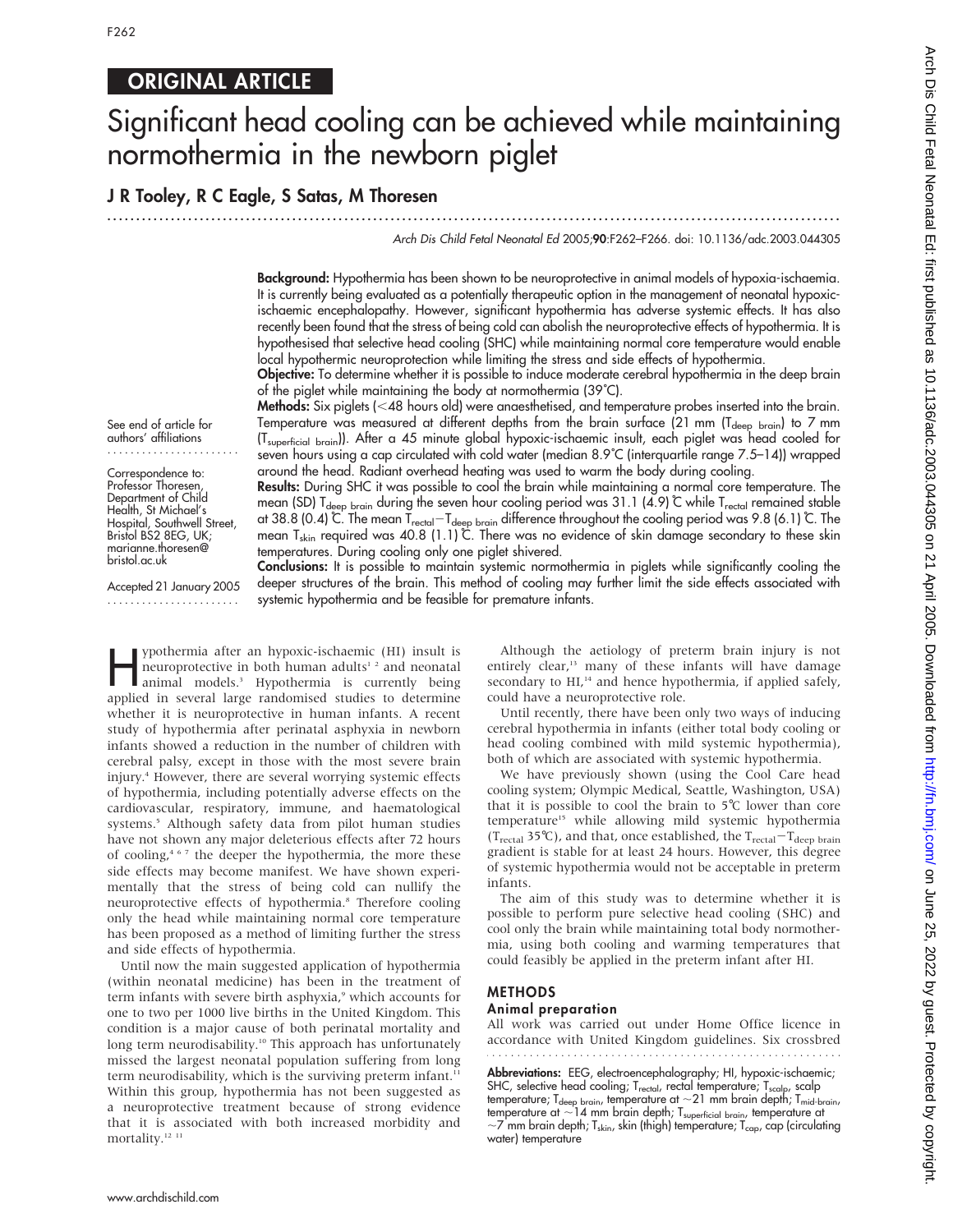Landrace/Large White piglets with postnatal age  $\leq$  48 hours and median weight of 1550 g (range 1170–1890) were obtained from an approved farm on the morning of the study. The piglets were maintained and monitored before, during, and after a severe, transient HI insult in accordance with the procedures reported previously.<sup>16</sup>

#### Anaesthesia and ventilation

Unrestrained animals were anaesthetised with 2.0% halothane and nitrous oxide in a closed Perspex box, followed by transfer to an open incubator (Giraffe; Datex-Ohmeda, Hatfield, Hertfordshire, UK) for endotracheal intubation and mechanical ventilation (SLE 2000; SLE, South Croydon, Surrey, UK) with 0.7% halothane, 65% nitrous oxide, and  $\sim$ 35% oxygen. Ventilation settings were adjusted to keep end tidal carbon dioxide between 4.5 and 5.5 kPa during the study (except during the insult, when these settings were not changed). Before and after the HI insult, the inspired oxygen fraction was adjusted to maintain transcutaneous oxygen saturation between 95% and 98% (Masimo SET; Masimo Corporation, Irvine, California, USA). Nitrous oxide was discontinued 30 minutes before the insult, but halothane was continued until after the insult when head cooling was started. At this point, intravenous anaesthesia was initiated with a bolus dose of 4 mg/kg propofol and 30 mg/kg fentanyl followed by maintenance infusions of propofol (4–12 mg/kg/h) and fentanyl (10 µg/kg/h) for the seven hours of cooling until rewarming began. Pancuronium bromide (100  $\mu$ g/kg) was given as required during cooling to prevent prolonged shivering.

#### Vascular access and fluids

An ear vein was cannulated, and a 3.75% dextrose/0.45% saline infusion was started at 10 ml/kg/h before the insult. After the insult, 5% dextrose/0.45% saline was run at 5 ml/kg/h to keep blood glucose within the desired range of 3–10 mmol/l (measured using Precision Plus glucose electrodes; Medisense UK Ltd, Abingdon, Oxfordshire, UK). Umbilical arterial and venous catheters were inserted to allow repeated blood gas sampling (Radiometer, Crawley, West Sussex, UK) and the infusion of fluids and drugs.



Figure 1 Temperature data from different sites in piglet brain during the seven hours of cooling, showing the temperature difference between rectal and deep brain. Values are mean (SE).

#### Cardiac monitoring

Continuous mean arterial blood pressure was measured from the umbilical artery catheter, and three lead electrocardiographic monitoring (IVY Biomedical, Branford, Connecticut, USA) was undertaken. During the insult, no lower limit for mean arterial blood pressure was set (unless it was associated with progressive bradycardia); otherwise a pressure  $<$  40 mm Hg during the study period was treated with up to two 10 ml/kg boluses of 0.9% saline followed, if it remained unsatisfactory, by inotropic support with dopamine  $(range 5-20 µg/kg/min).$ 

#### Temperature monitoring

Temperatures were recorded from a rectal probe  $(T_{\text{rectal}})$ inserted to 6 cm from the anal margin and from surface probes placed on the thigh  $(T_{\text{skin}})$  and scalp  $(T_{\text{scalp}})$  (400 series; Yellow Springs Instrument Co, Yellow Springs, Ohio, USA). To measure intracerebral temperature at different depths, one temperature probe (containing three thermocouples 7 mm apart) was inserted into the brain at a depth of 2.2 cm from the brain surface (IT18-3 thermocouple; Physitemp Instruments Ltd, Clifton, New Jersey, USA). The deepest thermocouple recorded T<sub>deep brain</sub> (depth  $\sim$ 21 mm), the most superficial probe recorded  $T_{superficial}$  ( $\sim$ 7 mm depth), and the probe in between recorded T<sub>mid-brain</sub>  $(-14 \text{ mm depth})$ . The probe was embedded into a 1.0 cm diameter disc moulded from dental acrylic, which was sealed into an artificially made lateral fontanelle caudal to the bregma (as the newborn piglet has no patent fontanelle). Each probe was calibrated to within  $+0.1^{\circ}C$ , over a temperature range 20–40˚C, against a certified mercury-inglass thermometer (Zeal, London, UK). The rectal, skin, scalp, and intracerebral temperatures were recorded and stored at one minute intervals. The piglets were kept in an open incubator with sides 30 cm tall (Giraffe Incubator; Datex-Ohmeda). During the baseline period, the normal piglet core temperature of 39℃ was maintained by an overhead radiant heater with a variable output from 0% to 100%, positioned 80 cm above the piglet. During cooling, an insulating shield (Olympic Medical) incorporating reflective aluminium foil was placed over the piglet's head, to ensure that the overhead heater warmed only the exposed body below the neck.

#### Electroencephalographic (EEG) monitoring

Single channel parietal (interelectrode distance of 3 cm) EEG was recorded during the insult and cooling-rewarming periods (Oxford Medilog 9000; Oxford Medical Systems Ltd, Abingdon, Oxfordshire, UK), as were amplitude integrated EEG recordings (Lectromed CFM monitor 60110; Olympic Medical).

#### Head cooling cap

A custom made cooling cap (Cool Care System; Olympic Medical) with a network of circulating water channels was used in this study. The volume of water held in the cap was  $\sim$ 75 ml, and water circulated through the cap at 750 ml per minute. The cap was fitted around the head and snout, avoiding contact with the neck. A disposable nappy was firmly secured over the cap to act as an outer insulating layer. The temperature of the circulating water was adjustable between 5 and 26 $°C$  as required throughout the cooling period.

After insertion of all the monitoring equipment, the piglet was placed in a prone position and rested for a 60 minute stabilising period. The piglets were then subjected to a 45 minute HI insult<sup>16</sup> followed by cap cooling for seven hours, followed in turn by passive cerebral rewarming. Cooling was started by circulating cooled water through the cap, initially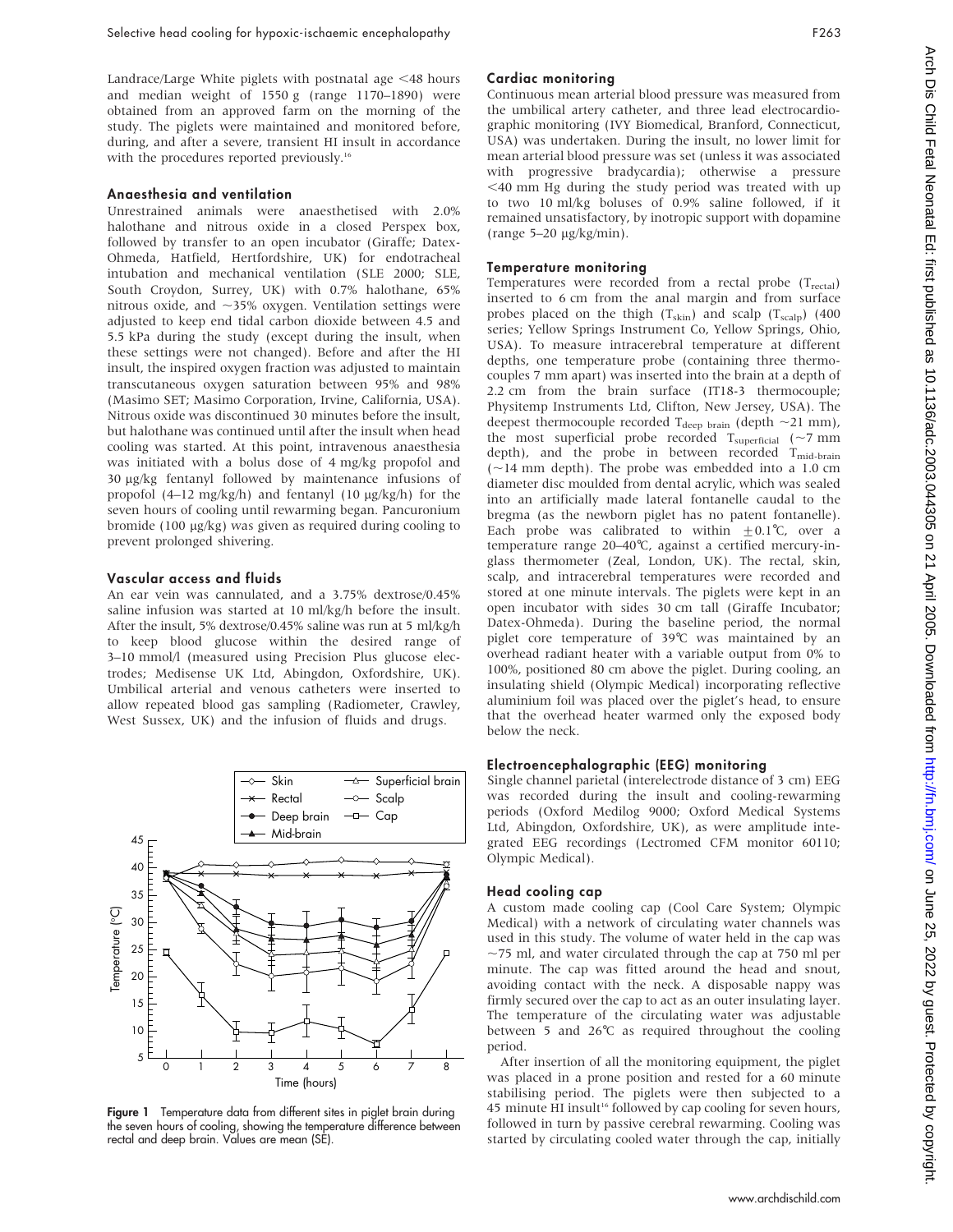|                              | <b>Baseline</b> | 3 hours   | 6 hours   | After rewarming |
|------------------------------|-----------------|-----------|-----------|-----------------|
| $T_{\text{rectal}}$          | 39(0.3)         | 38.8(0.5) | 38.8(0.4) | 39.2(0.2)       |
| T <sub>deep</sub> brain      | 39.1(0.3)       | 29.7(4.8) | 29(3.9)   | 38.9(0.1)       |
| $Tmid$ <sub>brain</sub>      | 38.9(0.5)       | 26.8(5.2) | 25.9(3.9) | 38.3(0.4)       |
| superficial brain            | 38.1(0.9)       | 24.1(4.8) | 22.7(3.6) | 37.4(0.8)       |
| $I_{\text{scal}}$            | 38.5(0.5)       | 20.2(6.3) | 19.2(5.5) | 36.7(1.0)       |
| $\mathsf{T}_{\mathsf{skin}}$ | 38.1(1.5)       | 40.6(1.2) | 41.2(0.4) | 40.6(1.3)       |
| $\mathsf{T}_{\textsf{cap}}$  | Off             | 9.7(4.4)  | 7.6(1.4)  | 24.5(0.9)       |

set at 6℃, with the overhead heater turned on. Overhead heating power output was adjusted to maintain T<sub>rectal</sub> at 39℃—that is, normothermia for pigs. The desired steady state was achieved by adjusting the cap temperature to that which allowed the maximal overhead heating to maintain a stable rectal temperature of  $39^{\circ}$ C (the cap water temperature that stabilised the rectal and deep brain temperatures over the seven hour period was  $8.9^{\circ}C$  (7.5–14), median (interquartile range)). After seven hours, cerebral rewarming was started by turning off the circulating water flow but leaving both the cooling cap and overhead reflective barrier in situ.

#### Acute cerebral HI

The inspired oxygen concentration was reduced abruptly to 4–6% to reduce the real time EEG record to a background amplitude of  $\langle 7 \mu V \rangle$ . The insult was terminated after 45 minutes, and the piglet resuscitated with an increased inspired oxygen fraction until transcutaneous oxygen saturation was maintained at 95–98%.

#### Histopathology

At the conclusion of the experiment, the brains were perfusion fixed, and, with the temperature probes in situ, left in 4% formaldehyde for seven days. The probes were then removed and the brain processed routinely for preparation of paraffin embedded blocks. The position of the temperature probe in each animal was confirmed from serially cut sections.

#### Data analysis

Data were stored and analysed using the software package Statview version 5.0.1 (Adept Scientific, Letchworth, Hertfordshire, UK). For comparisons of discrete variables within and between groups, Student's t test (paired or unpaired) was used to compare parametric data, and Wilcoxon signed rank test for non-parametric data. Regression analysis was used to analyse associations between variables.  $p<0.05$  was considered significant (two tailed testing).

#### RESULTS

During SHC, it was possible to cool the brain while maintaining a normal systemic temperature (fig 1). The mean (SD) T<sub>deep brain</sub> during the seven hour cooling period was 31.1 (4.9)  $\degree$  while T<sub>rectal</sub> remained stable at 38.8 (0.4)  $\degree$ C. The mean  $T_{\text{rectal}}-T_{\text{deep brain}}$  difference throughout the cooling period was 9.8 (6.1)<sup>°</sup>C. A temperature gradient developed across the brain from superficial to deep structures during cooling. Mean T<sub>scalp</sub> measurements were the lowest at 22.7 (6.2) ℃, while T<sub>superficial brain</sub> was 25.9 (5.4) ℃.

The ability to maintain this gradient did not decrease with time, and at the end of cooling it was still maintained at a mean of 9.4  $(4.1)$ °C (table 1). The ability to create this gradient was not influenced by either the size of the piglet or the severity of the HI insult (data not shown).

To maintain systemic normothermia and prevent hypothermia, it was necessary to use higher levels of radiant heat than previously reported. The mean  $T_{\text{skin}}$  required was 40.8 (1.1)℃ compared with 38.1℃ at baseline. We observed no evidence of skin damage secondary to these higher skin temperatures.

The mean (SD) time for  $T_{\text{deep brain}}$  to return to normothermia after discontinuation of head cooling was short (36 (11) minutes), with a rate of temperature rise of  $\sim$ 0.25<sup>°</sup>C per minute.

Table 2 shows cardiovascular and physiological variables during the cooling-rewarming periods. Heart rate was not significantly different from baseline levels during the period of cooling, but was significantly higher than baseline at the end of the HI insult ( $p = 0.03$ ). Blood pressure was not significantly different at any time point of the experiment (although three of the animals required more than two boluses of volume, and two of these required an infusion of dopamine to maintain a normal blood pressure).

During the cooling period, only one piglet shivered and required pancuronium (this was despite a  $T_{\text{rectal}}$  of 39.2°C).

Histopathological analysis confirmed the position of the temperature probes in the basal ganglia and showed no evidence of either bleeding or injury to the superficial brain tissue.

## **DISCUSSION**

We have recently shown in newborn piglets that it is possible to cool  $T_{\text{deen brain}}$  to a lower temperature than  $T_{\text{rectal}}$  after an HI insult (using cap temperatures of  $6-24^{\circ}$ C) while inducing mild systemic hypothermia.<sup>15</sup> We have since confirmed that this method of achieving moderate cerebral hypothermia (brain temperature  $30.1^{\circ}$ C) along with mild total body hypothermia is effective at inducing neuroprotection in our piglet model of HI injury.<sup>3</sup>

However, the use of total body hypothermia is not thought to be safe in the care of newborn preterm infants, as there is a clear link between hypothermia and increased mortality in this group. $12$ 

The depth and duration of hypothermia that is necessary to induce neuroprotection is uncertain. Most human infant studies that are in progress induce hypothermia for 72 hours, which is based solely on experimental studies on fetal sheep.<sup>17</sup> However, human adult studies of therapeutic hypothermia have shown a beneficial effect of 12 hours of hypothermia,<sup>1</sup> and experimentally in newborn pigs only three hours of hypothermia is neuroprotective if started immediately after an HI insult.<sup>18</sup>

Previous studies have reported attempts at SHC with normothermia. Laptook et al<sup>19</sup> attempted to selectively cool the brain only in a piglet model of HI but required ice cold water (1°C) and a warming blanket set at 45°C to maintain rectal temperature at normothermia. Despite these extreme temperatures, which would not be acceptable in neonatal practice, they could not lower brain temperature below 35˚C. Moreover, when hypoxia was applied during SHC, the deep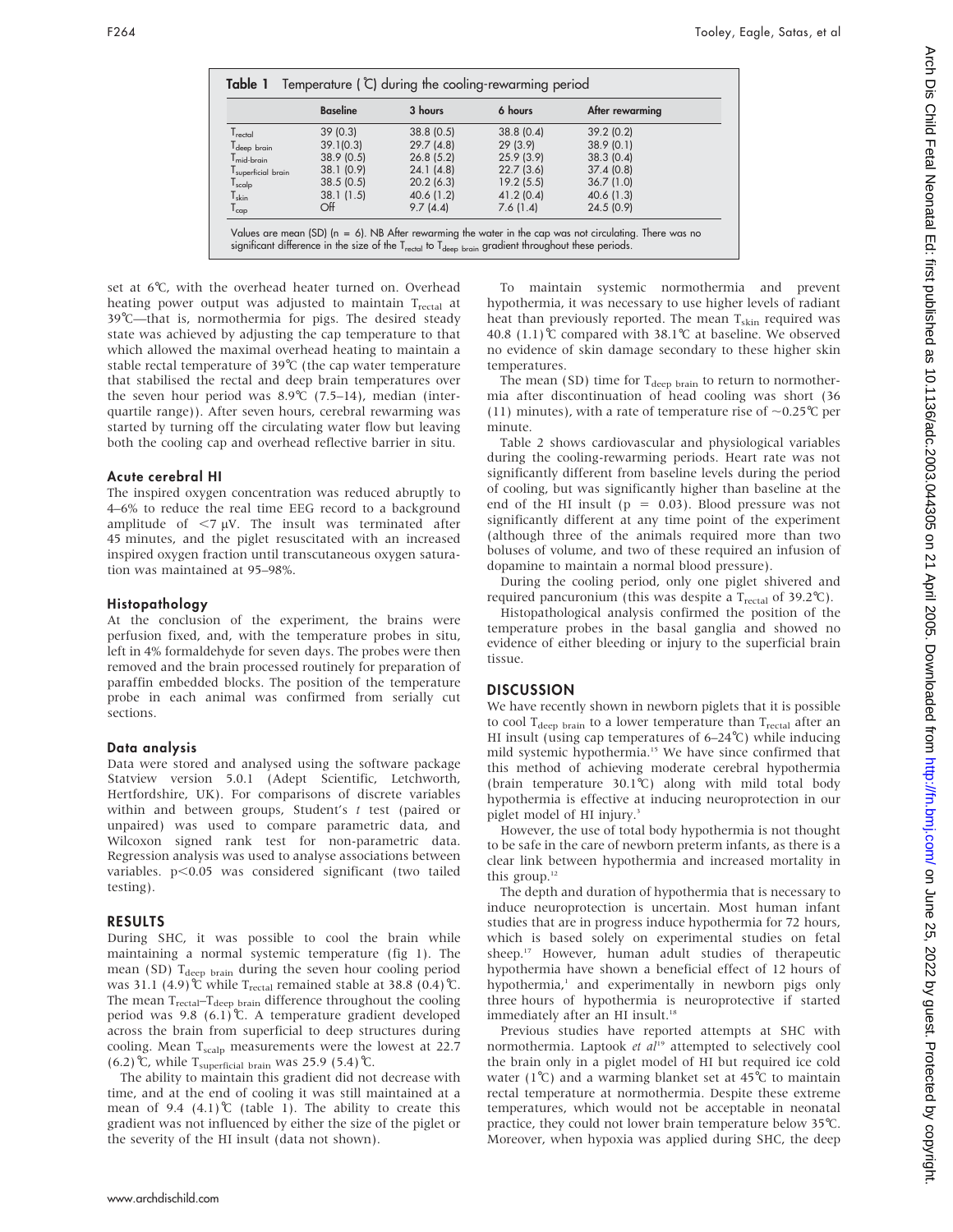|                  | <b>Heart rate</b><br>(beats/min) | <b>MABP</b><br>(mm Hg) | Arterial<br>blood pH     |
|------------------|----------------------------------|------------------------|--------------------------|
| Baseline         | 146 (134-167)                    | $50(44-56)$            | $7.51$ $(7.41 - 7.58)$   |
| End of hypoxia   | 208 (178-240)*                   | $37(27-54)$            | 7.10 (7.05-7.20)         |
| Cooling 3 hours  | 182 (142-240)                    | 46 (42 - 53)           | 7.39 (7.36-7.47)         |
| Cooling 6 hours  | 157 (130-209)                    | $53(45-61)$            | $7.45$ ( $7.36 - 7.55$ ) |
| End of rewarming | 156 (126-200)                    | 48 (42 - 55)           | 7.49 (7.45-7.54)         |

brain temperature rose markedly and the T<sub>rectal</sub>–T<sub>deep brain</sub> gradient fell to about 1°C. Iwata et  $al^{20}$  also found that, in normothermic pigs, they were only able to induce mild selective cerebral hypothermia before an HI insult if the coolant temperature around the head was 0˚C. Further attempts at inducing cerebral hypothermia using coolant temperatures of 10˚C were not successful unless rectal temperature was allowed to fall by  $1^{\circ}C$ , and, even in this instance, deep brain temperature did not fall below 35˚C. Neither of these experiments was performed after HI, and we have shown previously that the gradient between rectal and brain temperature is reduced after an HI Insult.<sup>21</sup> In this study, however, using the Cool Care System and radiant overhead heating, we have been able to induce moderate cerebral hypothermia, producing cerebral temperatures that have been previously shown to be neuroprotective in our model.<sup>3</sup>

Several observations from these data require further comment. Firstly, no fall in heart rate was seen during this method of cooling. This is in contrast with our previous experience with head cooling associated with systemic hypothermia, when we found a fall in heart rate to 60% of normothermic values.<sup>3</sup> This may have potential importance as it is thought that one of the mechanisms of hypothermic neuroprotection is reduced metabolic demand. Secondly, we have previously reported that stress may reduce the effectiveness of hypothermia as a neuroprotective treatment, and hypothermia has been shown to induce intense shivering and raised stress levels in the newborn pig.<sup>8</sup> During combined SHC and mild systemic hypothermia, all piglets shivered and required paralysis to stop it.<sup>3</sup> It was interesting that only one piglet in this study shivered and needed paralysis. Hence in five out of six piglets, there were no physiological attempts at thermogenesis despite the profoundly cold cerebral tissue, confirming that body skin temperature is the main sensory input for thermoregulation. Thirdly, this method of cooling does not appear to confer any beneficial effect on the cardiovascular system recovering from HI injury, as the proportion of pigs (50%) requiring inotropic support in this study was similar to that previously reported.

A concern regarding the safety of this method of SHC is the need to increase radiant heat to achieve skin temperatures as much as 2˚C higher than core temperature. This increased heat input could lead to high evaporative water loss in a preterm human infant. However, this requirement for increased heat input may be species specific, as the pig has a thick epidermis with coarse hair and hence requires more heat to permeate through this barrier. In this model, there was no evidence of skin injury. Also in this particular set of experiments, our aim was to try to cool the brain as much as technically possible. In a true study of the protective effects of cerebral hypothermia, we would only aim to do this by 3–4˚C (rather than the  $9.8^{\circ}$ C achieved in this study). Consequently less cooling and therefore less heating would be required. Another concern is the need to induce profound superficial cerebral hypothermia to achieve moderate hypothermia in

the deep structures of the brain. Parkins et  $al^{22}$ , using a cold perfusion model of selective cooling in the canine brain, found that only temperatures below 12°C led to brain pathology from hypothermia per se. In our current study, histological examination found no evidence of cortical brain injury. This is in contrast with our previously reported results in which significant cortical damage was found after an HI insult at only six hours normothermic survival.23 In the present method of cerebral hypothermia, there appears to be a wide variation in the extent of deep cerebral hypothermia (SD 4.9 $\degree$ C). We previously speculated in our model paper of SHC combined with mild systemic hypothermia<sup>21</sup> that this variation was due to multiple factors, including the severity of the HI insult and variations in cerebral blood flow (unpublished data).

The final concern about the safety of this method of SHC is the potentially deleterious effects of rapid changes in cerebral temperature during rewarming. Despite attempts to slow the rate of rewarming by keeping the cap full of cold water in situ (as a heat sink), cerebral temperature had returned to normothermia in all pigs in less than one hour, and these large abrupt changes in cerebral temperature of 0.25˚C/min were accomplished solely by turning off the cooling machine. In the absence of measurements of deep brain temperature, these fluctuations would have gone unnoticed.

It is by no means certain that it is possible to selectively cool the newborn human brain (especially as there is as yet no way of measuring brain temperature safely). Corbett and Laptook<sup>24</sup> were unable to show in the normal human adult a reduction in brain temperature of more than 0.4˚C using localised head cooling leading to scalp temperatures of 16˚C. Mellergard<sup>25</sup> attempted to selectively head cool human adults and was unable to cool the deep brain at all using an ''ice cap'' surrounding the head. In fact, his studies showed that epidural temperature only fell by  $1^{\circ}C$  (whereas in our study we were able to reduce superficial brain temperature (7 mm deep) to 16˚C below core temperature). A paper describing numerical modelling of heat exchange in the newborn human head postulated that it would not be possible to cool any tissue in the brain deeper than  $2 \text{ cm}$  from the scalp.<sup>26</sup> This model did not take into account heat loss from arteriovenous heat exchange, which is known to be important.<sup>27</sup> The fact that we were able to create a mean temperature gradient between  $T_{\text{rectal}}$  and  $T_{\text{deep brain}}$  of 9.8<sup>o</sup>C at this depth is very encouraging. One can speculate that it should be easier to cool a small, more immature brain with lower cerebral blood flow, as in the premature baby, than that of a large term infant.

The use of hypothermia as a treatment in premature brain injury requires further study in experimental models before its use in human infants. The aetiology of preterm perinatal brain injury is less clear than in the term infant, but HI plays an important role, not only in those injuries sustained around the time of birth,<sup>13</sup> but also those sustained in the postnatal period. Until now, hypothermia has not been studied with any vigour in preterm models of brain injury because it was